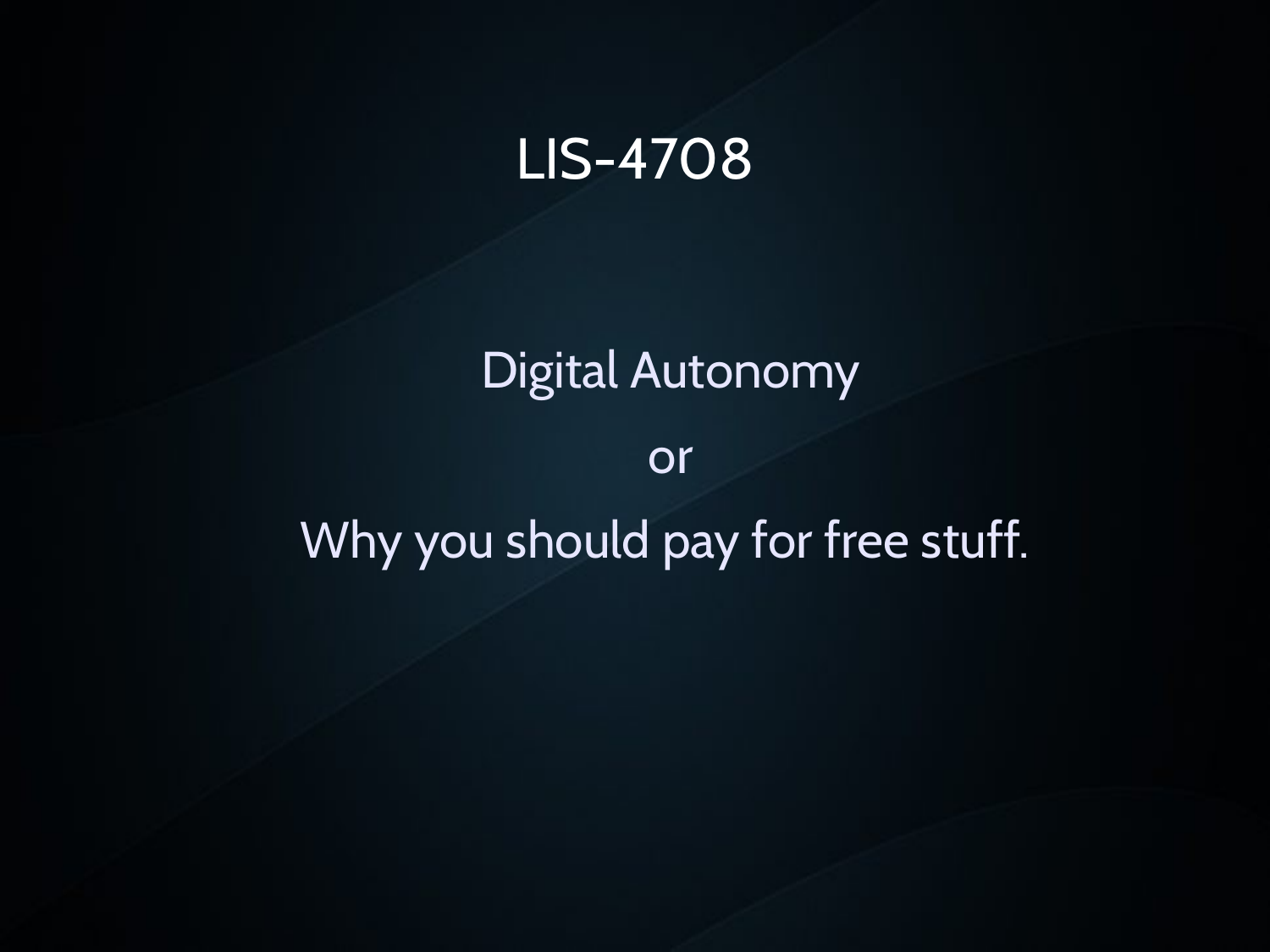### PS: This topic really tests my limits of:

### I don't want to force you

but

### I really really really want to force you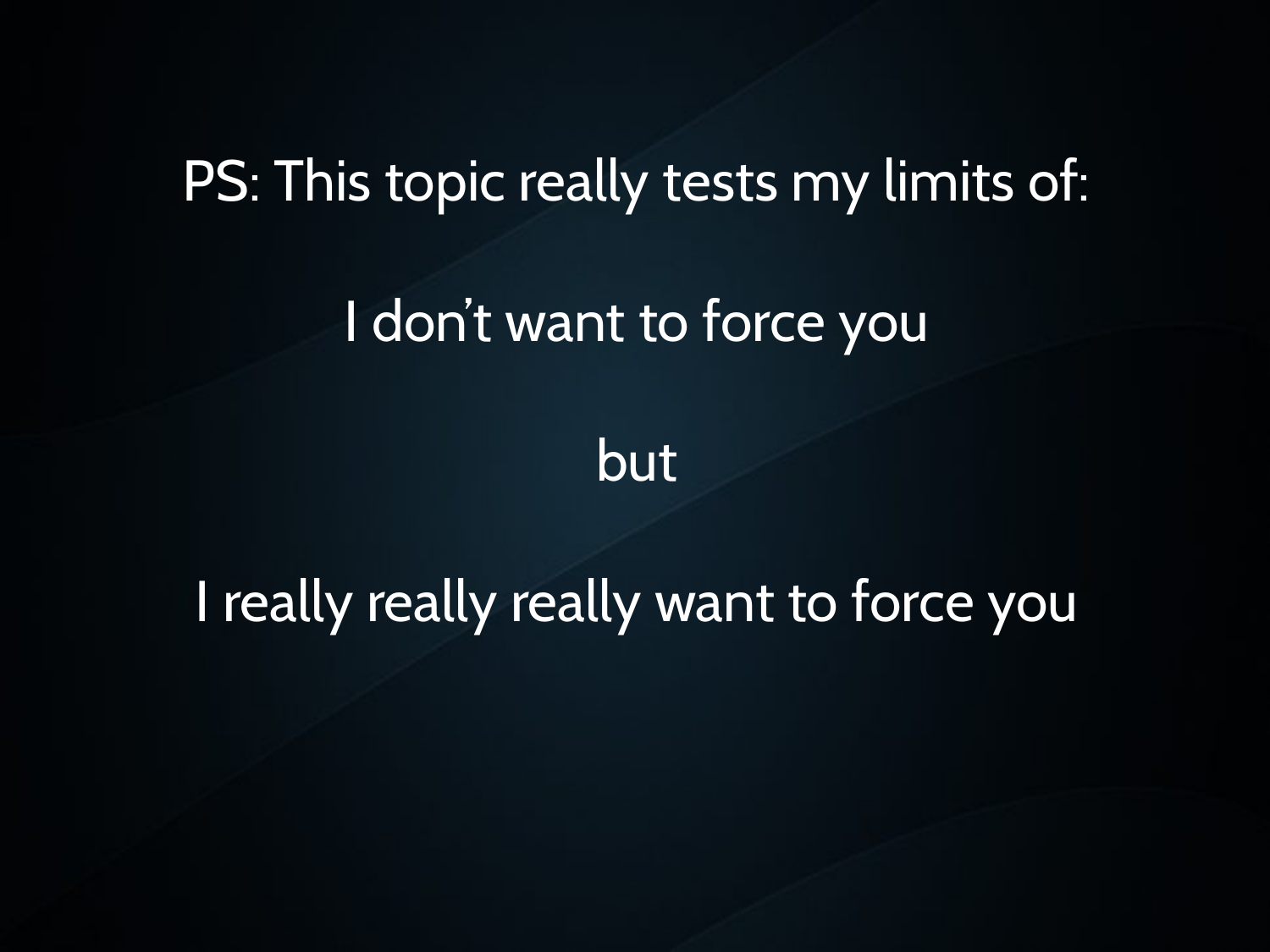### A few questions to get us started: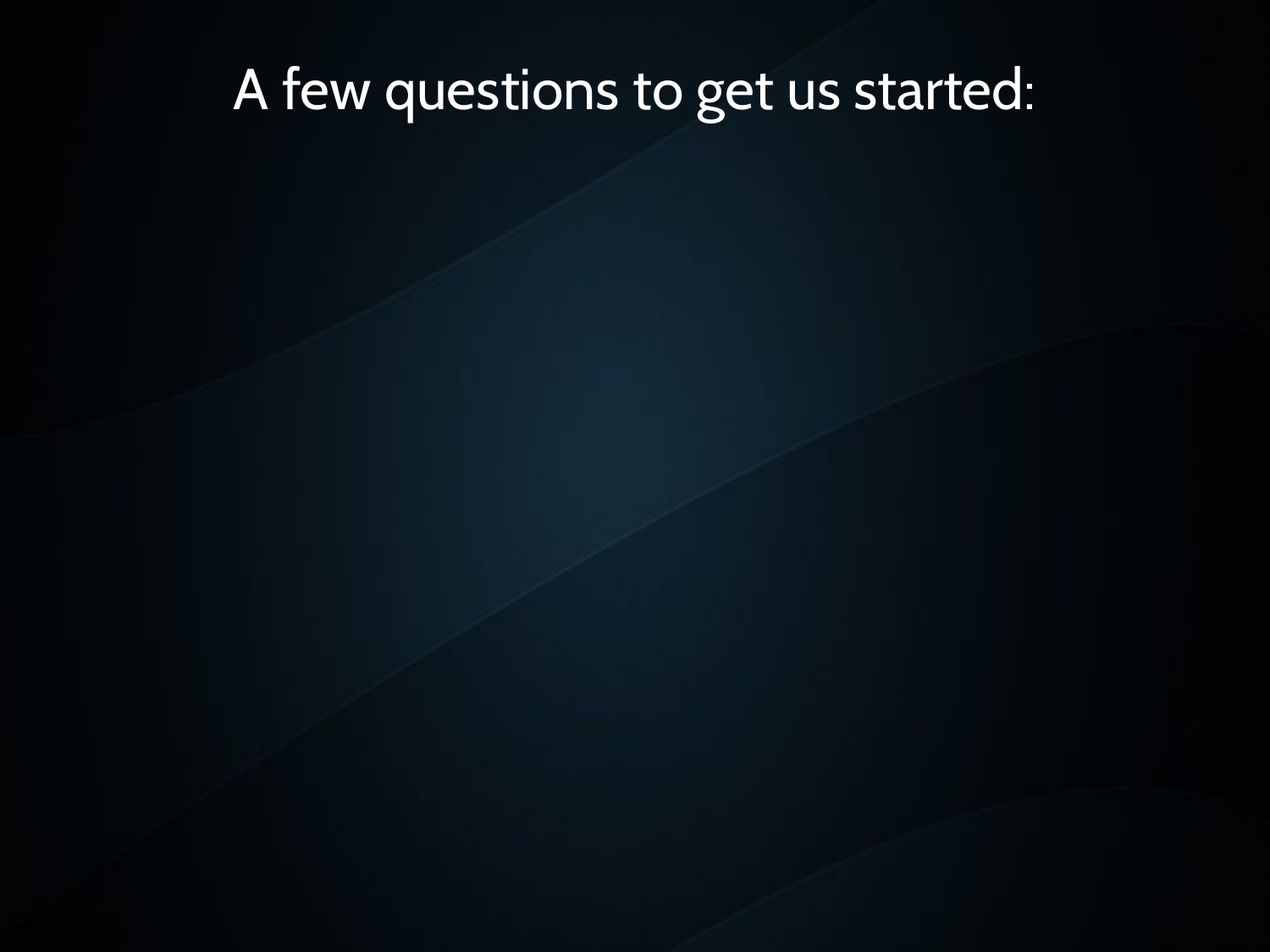### A few questions to get us started:

What is the Internet? Who owns it? What is the Cloud? How can you control the Internet?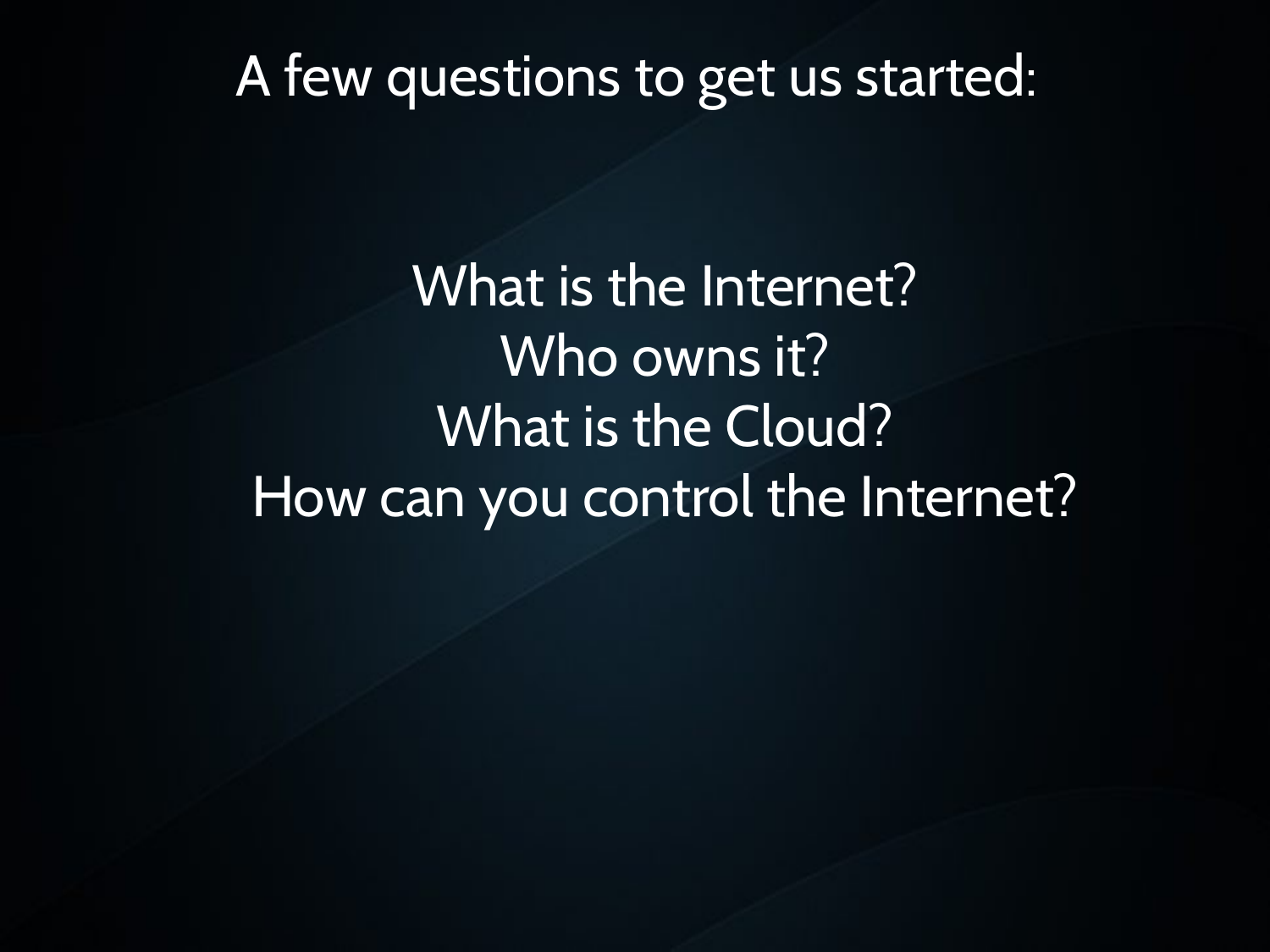### To help others. Freedombox

https://freedombox.org/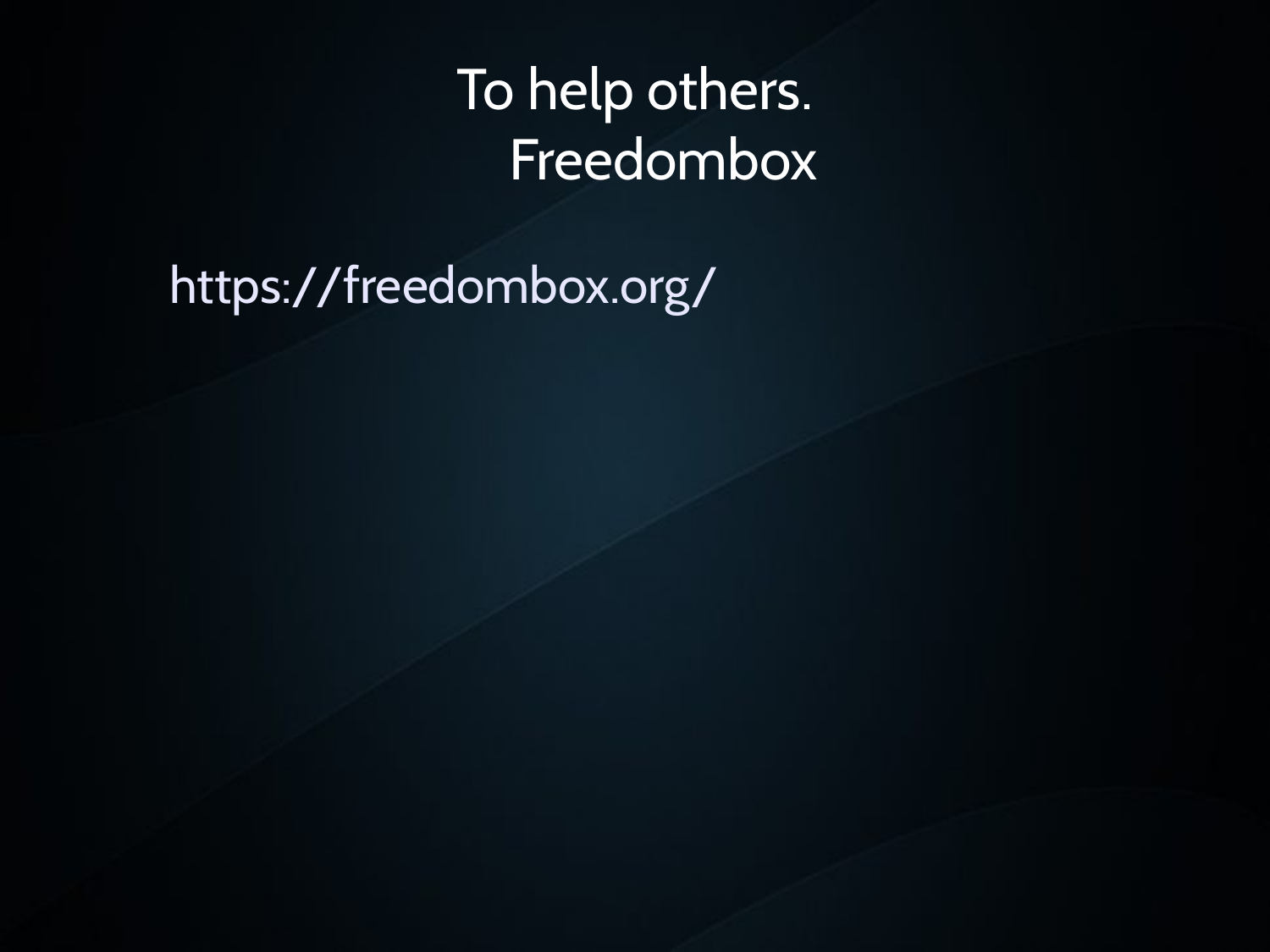# To help yourself:

Beginner: Get you a professional email account. Gmail isn't terrible for this...but...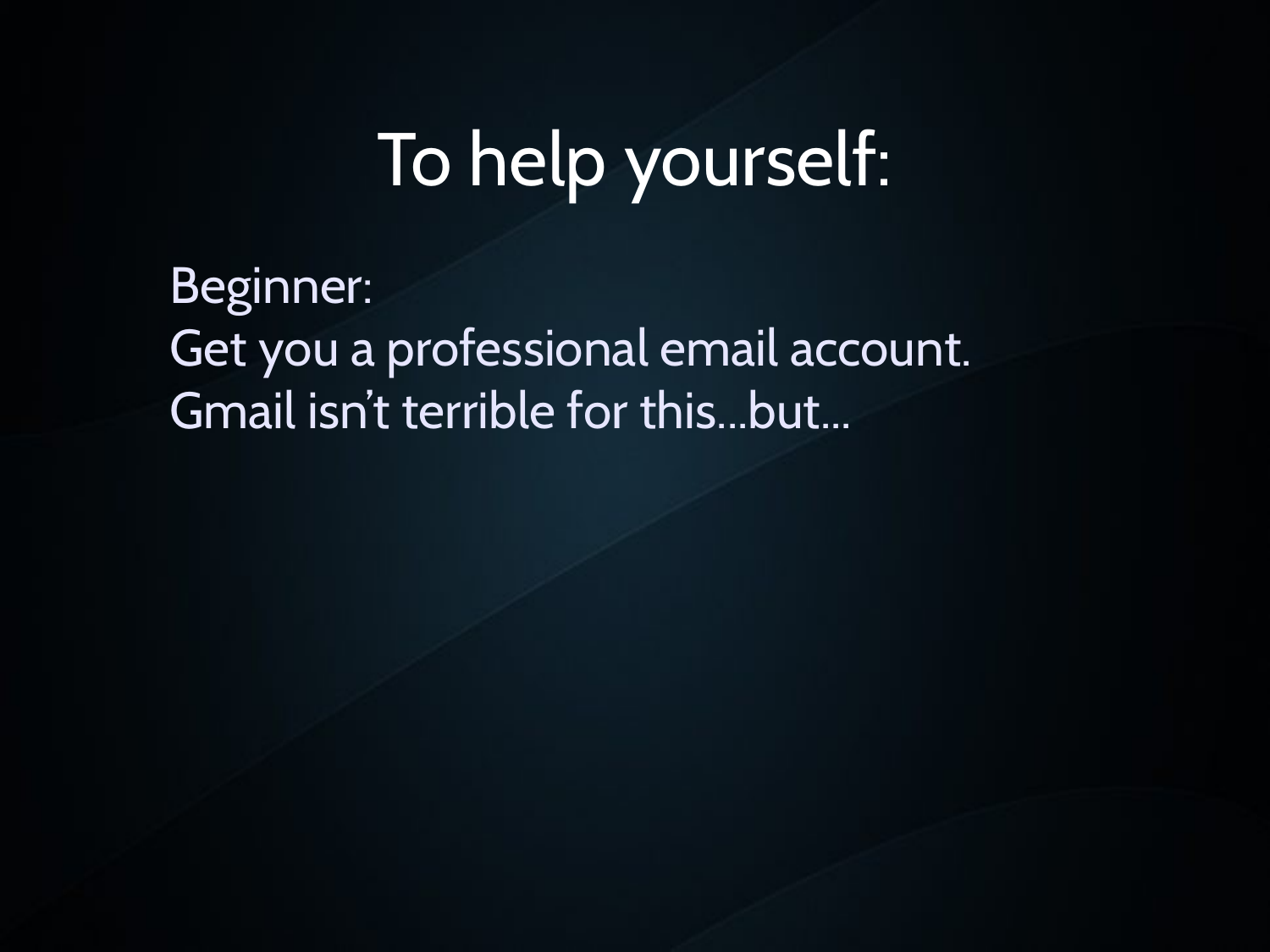# Get yourself a DOMAIN and HOSTING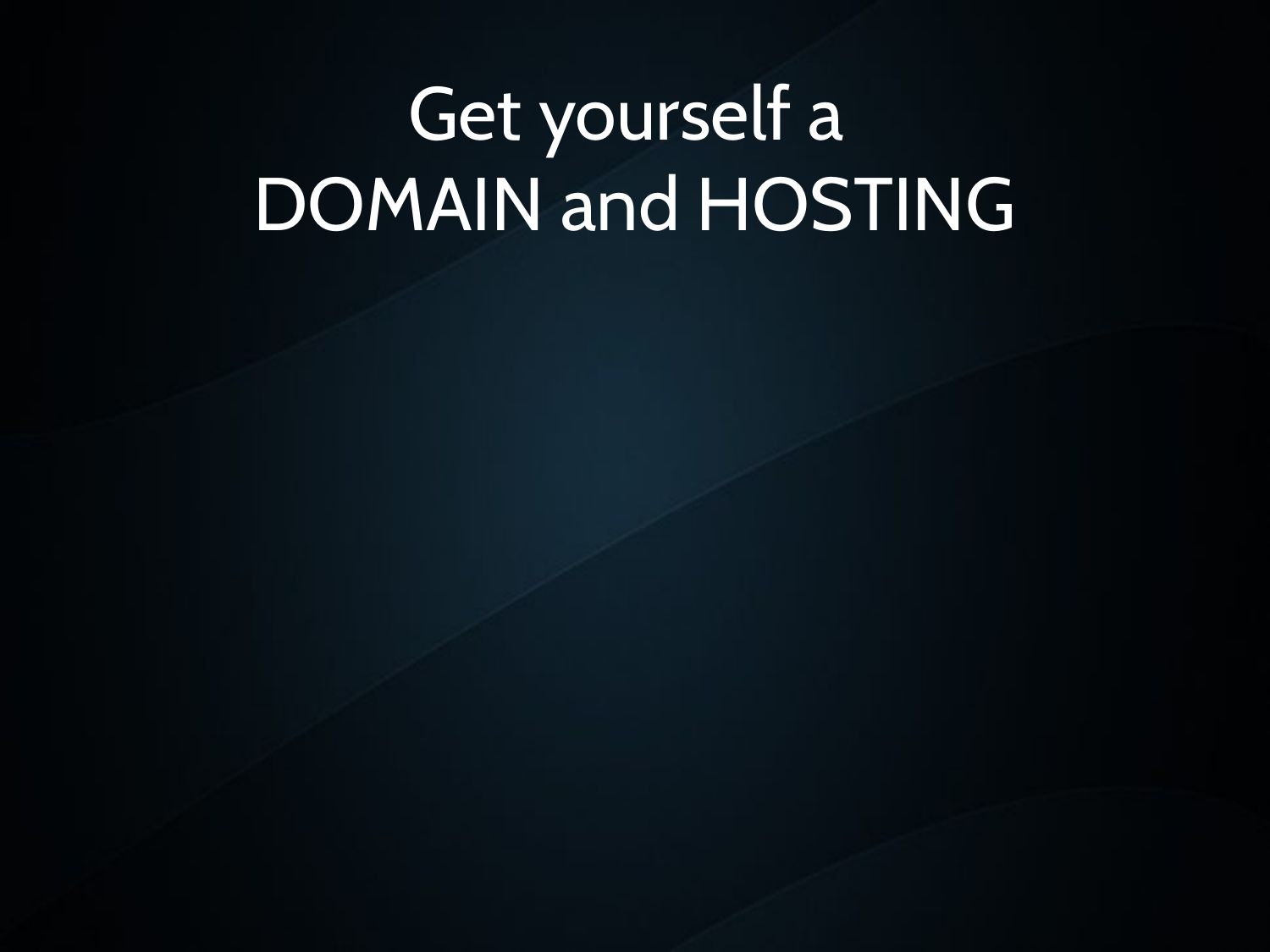# Get yourself a DOMAIN and HOSTING

Domain: e.g. Joebob.com or Susie.rocks, etc.

Lots of tlds, you have more choice here than ever before. "Random" TLD's are okay.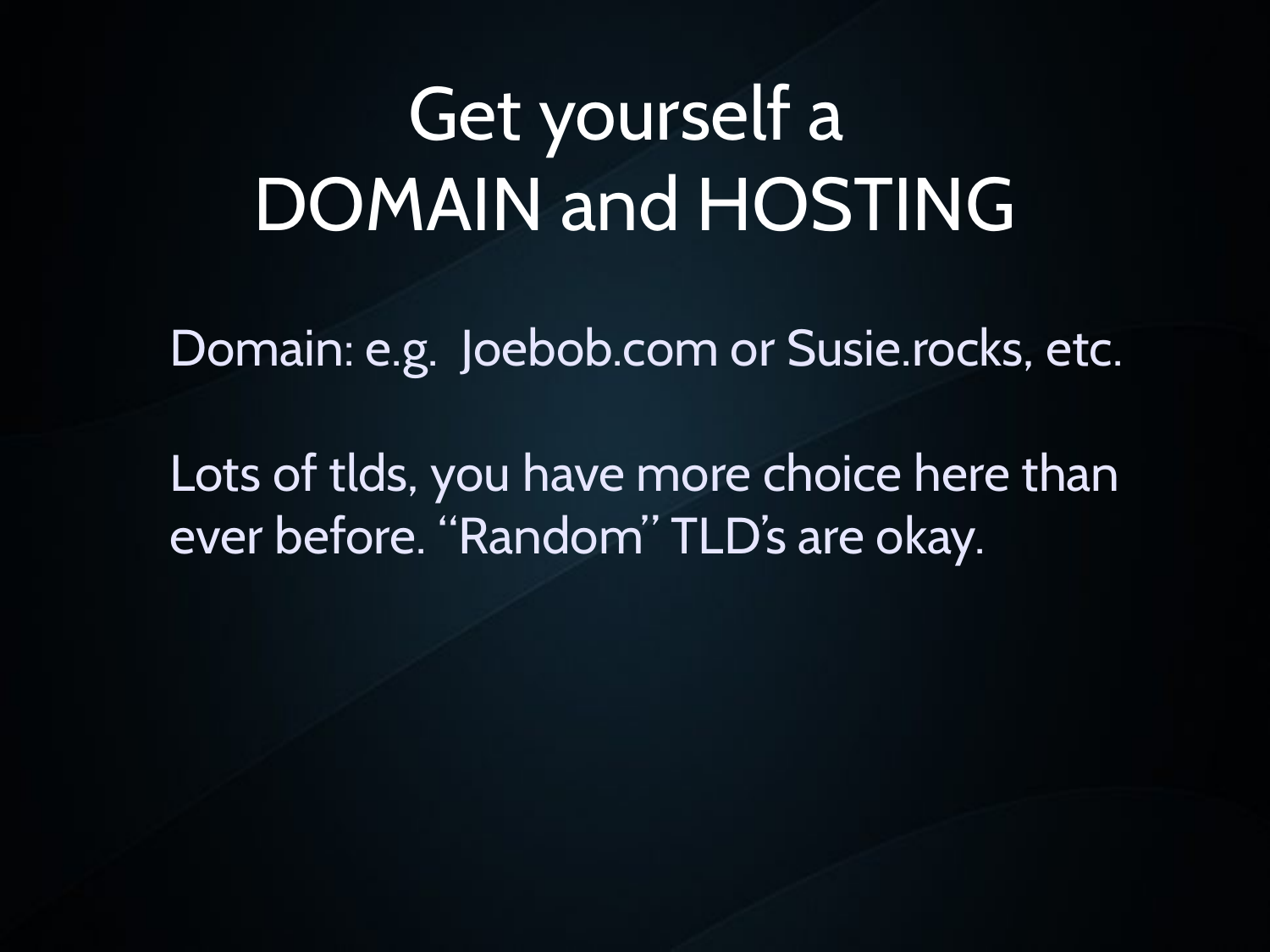## Why hosting?

Email.

Still King, and you can gain a great deal of control.

Instead of the 3 or 4 addresses you have now, you can have INFINITY.

[\(anything@jrm4.com](mailto:anything@jrm4.com)) comes to me.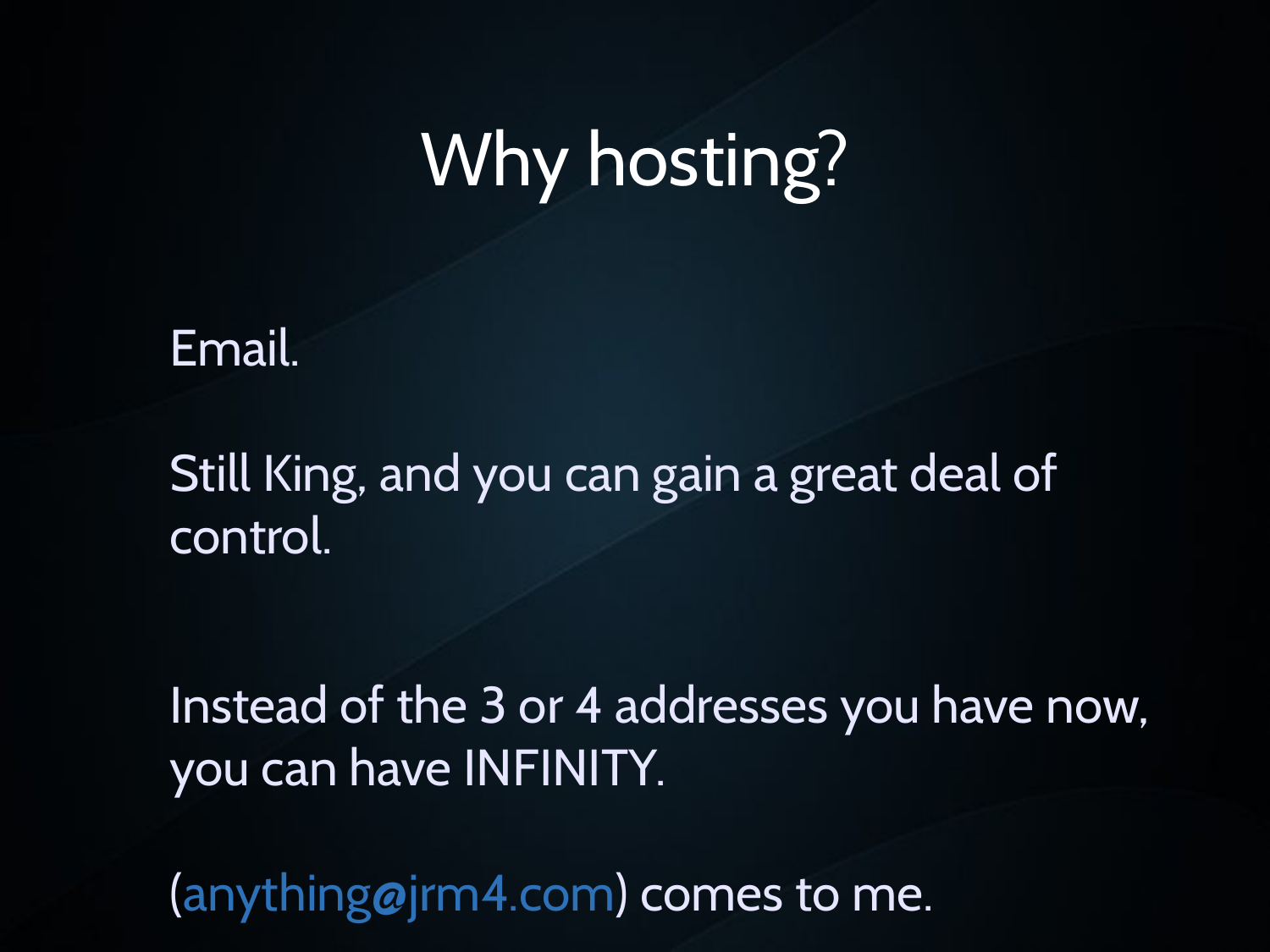# Why hosting?

Obviously, your own website.

- A permanent place for your IR.
- Storage for your projects
- A centralized place for when/if the internet goes crazy(er)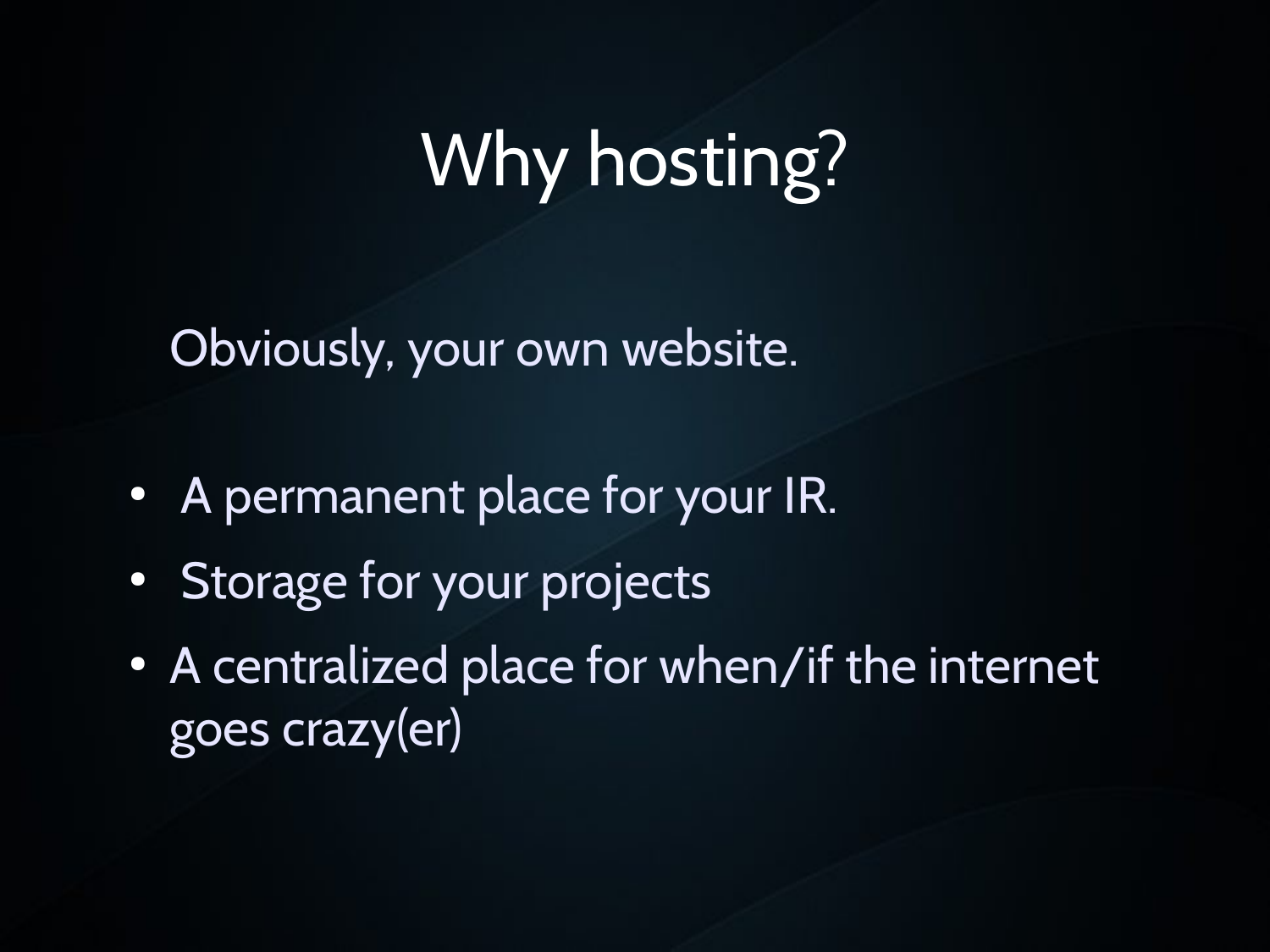Can't I use my own server/raspberry pi/ freedombox?

Technically, you could but:

- . It's great for learning, but a pain for real life work.
- It (almost certainly and unfairly) violates your TOS for Comcast or Centurylink or EvilCorp
- Most hosting makes some of this easier for you.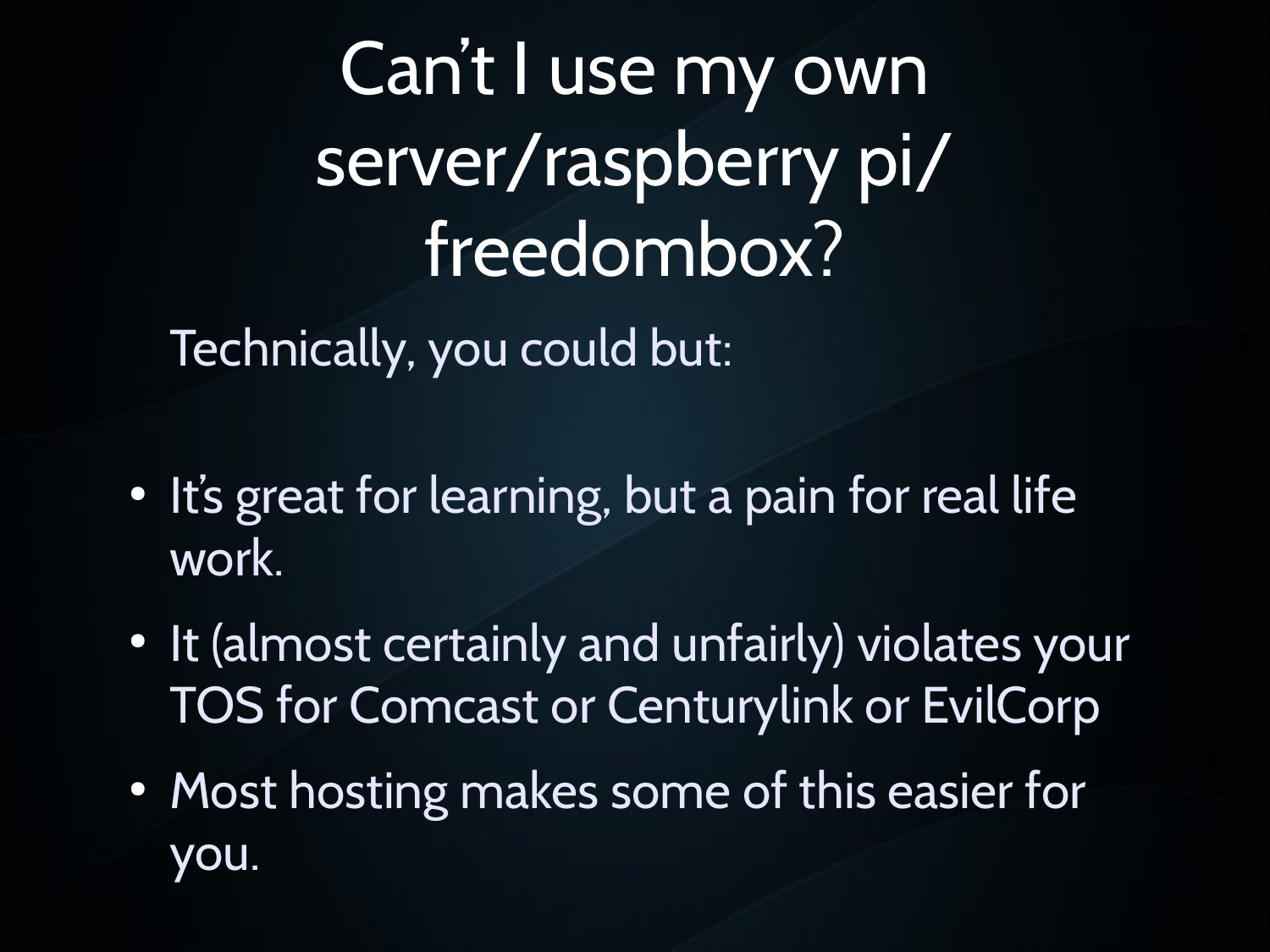One way would be to get a "blank" server, like on DigitalOcean. Pros are that you have full control and you learn a lot…

...but naah, even **I** don't do that. Paid hosting comes with lots of bells and whistles that are easy to use.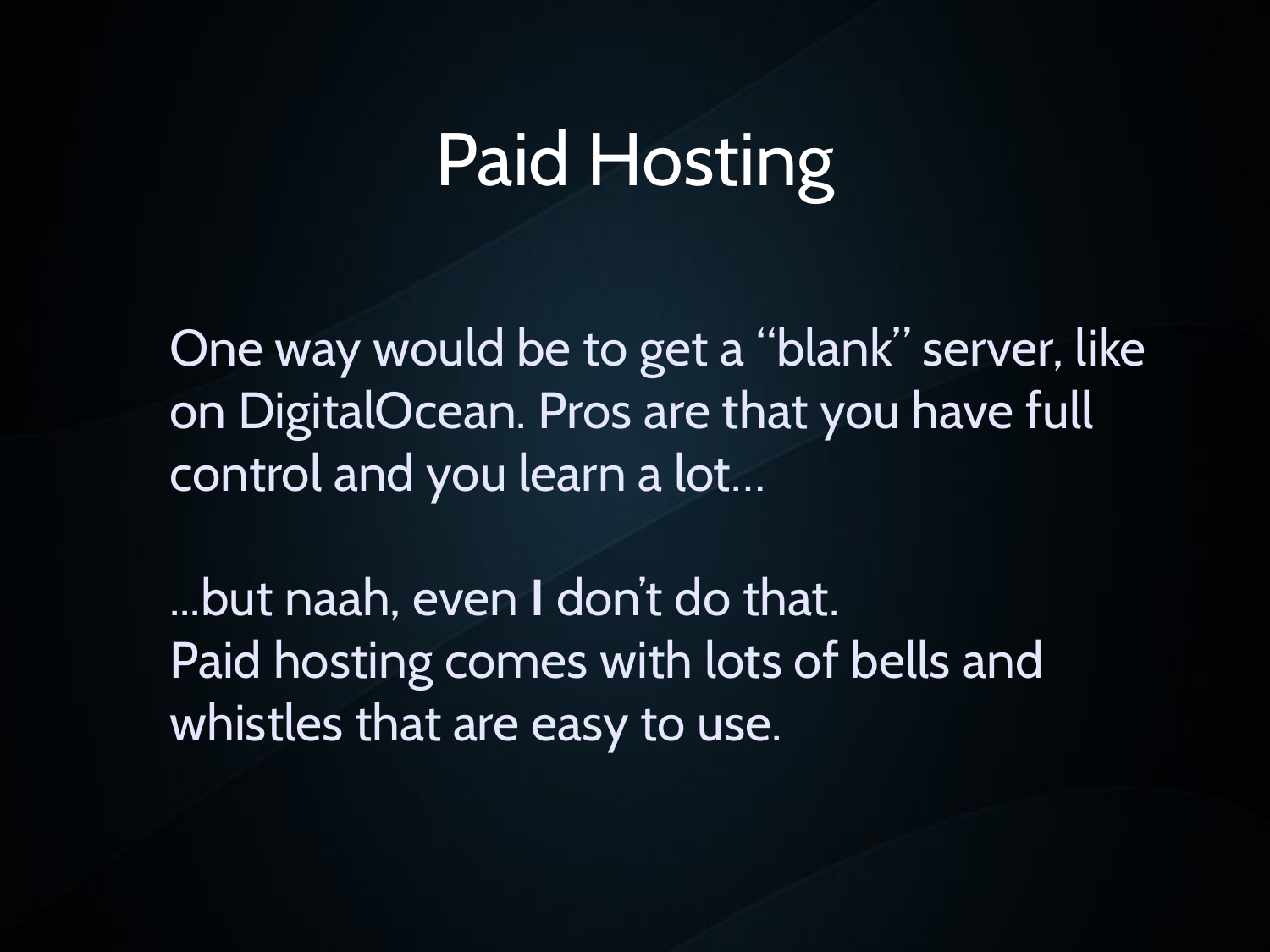So, help me recommend something to yall? We will look for:

- Price (watch for 2 year price jumps)
- Cpanel or similar support?
- "VPS" services? (you may not need them)
- Email Policies?
- Multiple Domains?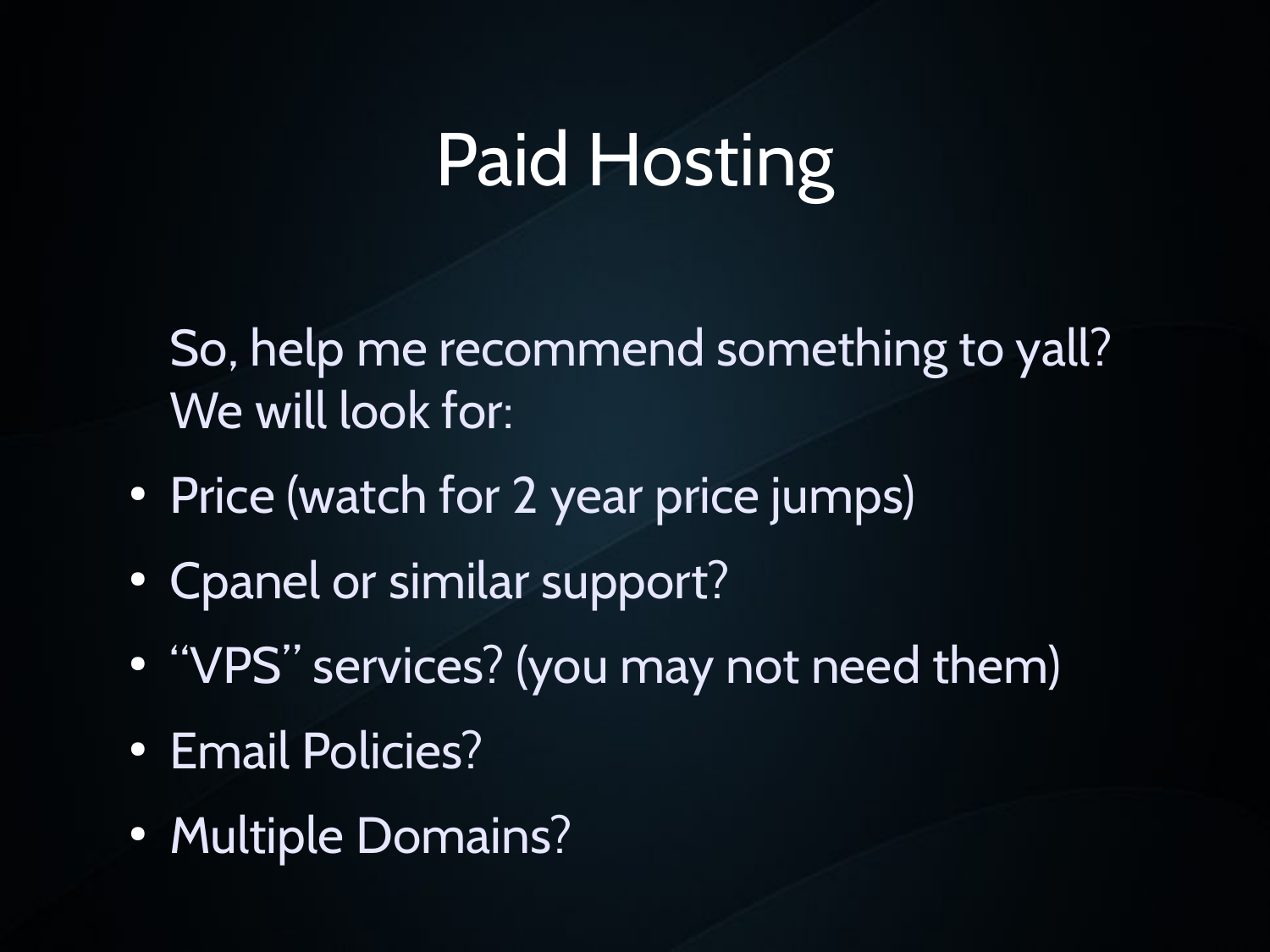You probably don't need:

- Full "VPS"
- Ridiculous Bandwidth
- Lots of space (UNLESS email)
- $\bullet$  To pay more than \$7-\$10 a month.
- SSL (is a big maybe. Depends on your needs, see if they allow "Let's Encrypt")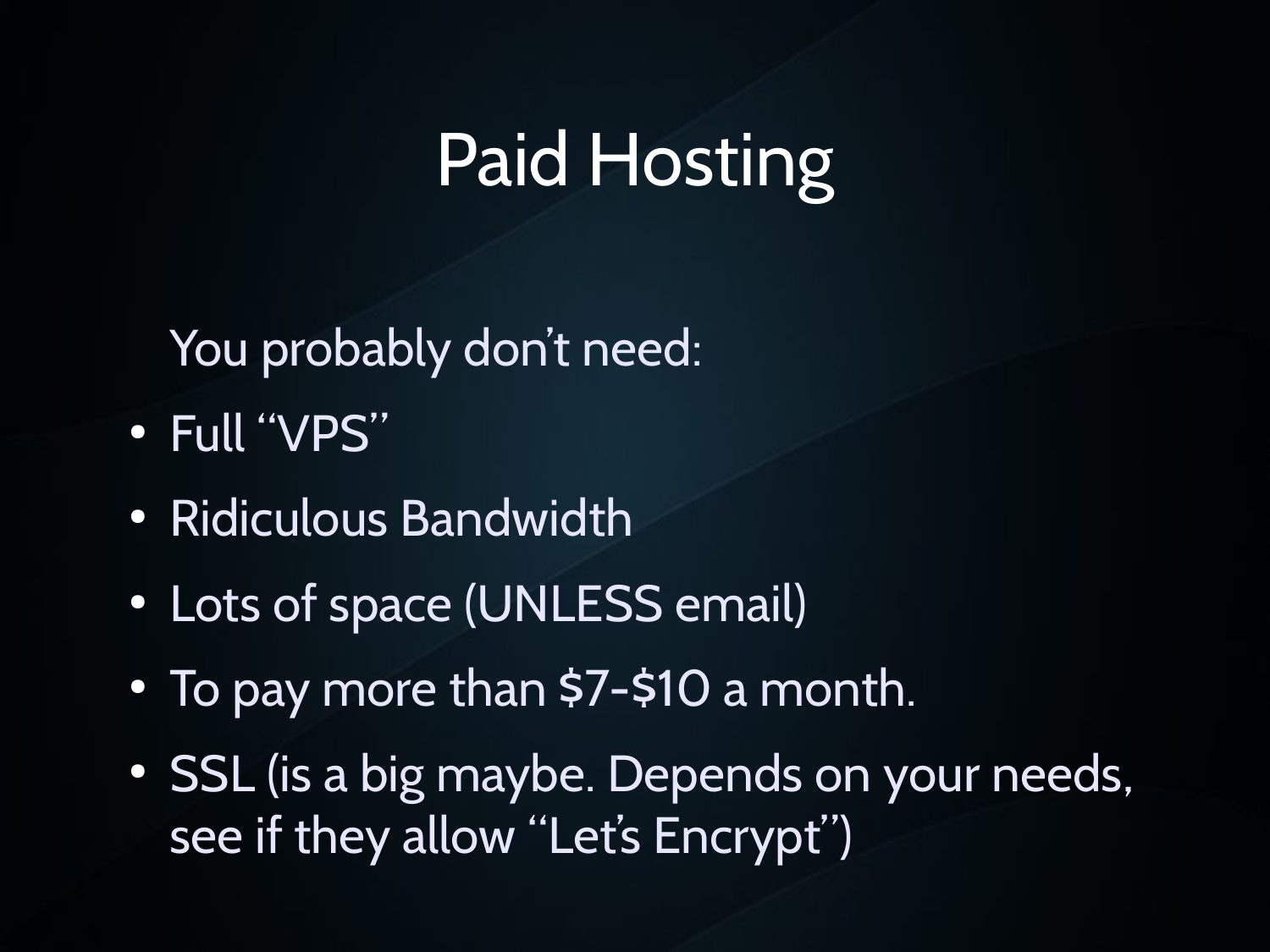How well do you know Linux? To build your skills, you might want to consider a simple VPS like DigitalOcean.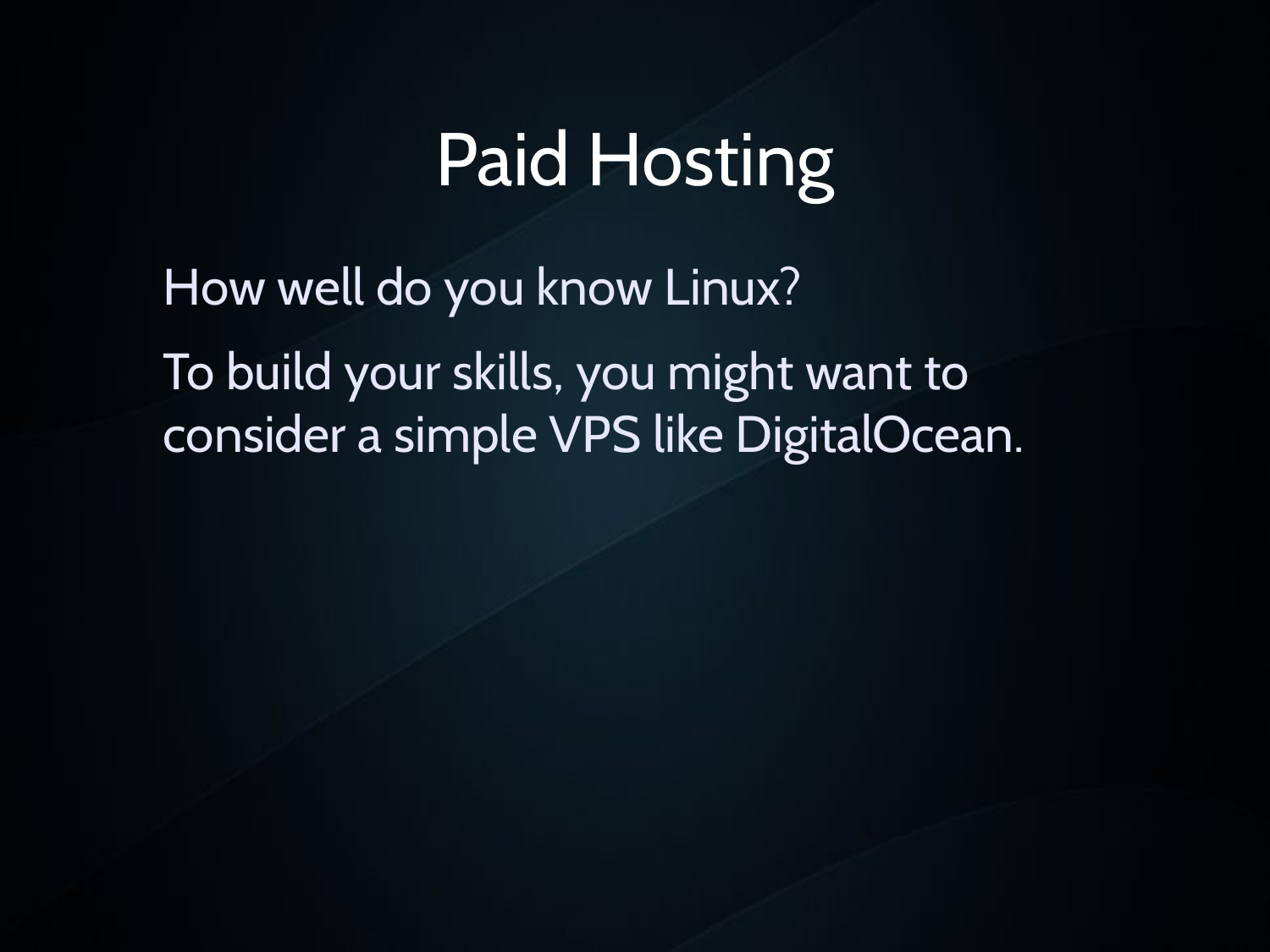Finally, you might "know a guy." Or company, or something to piggyback on.